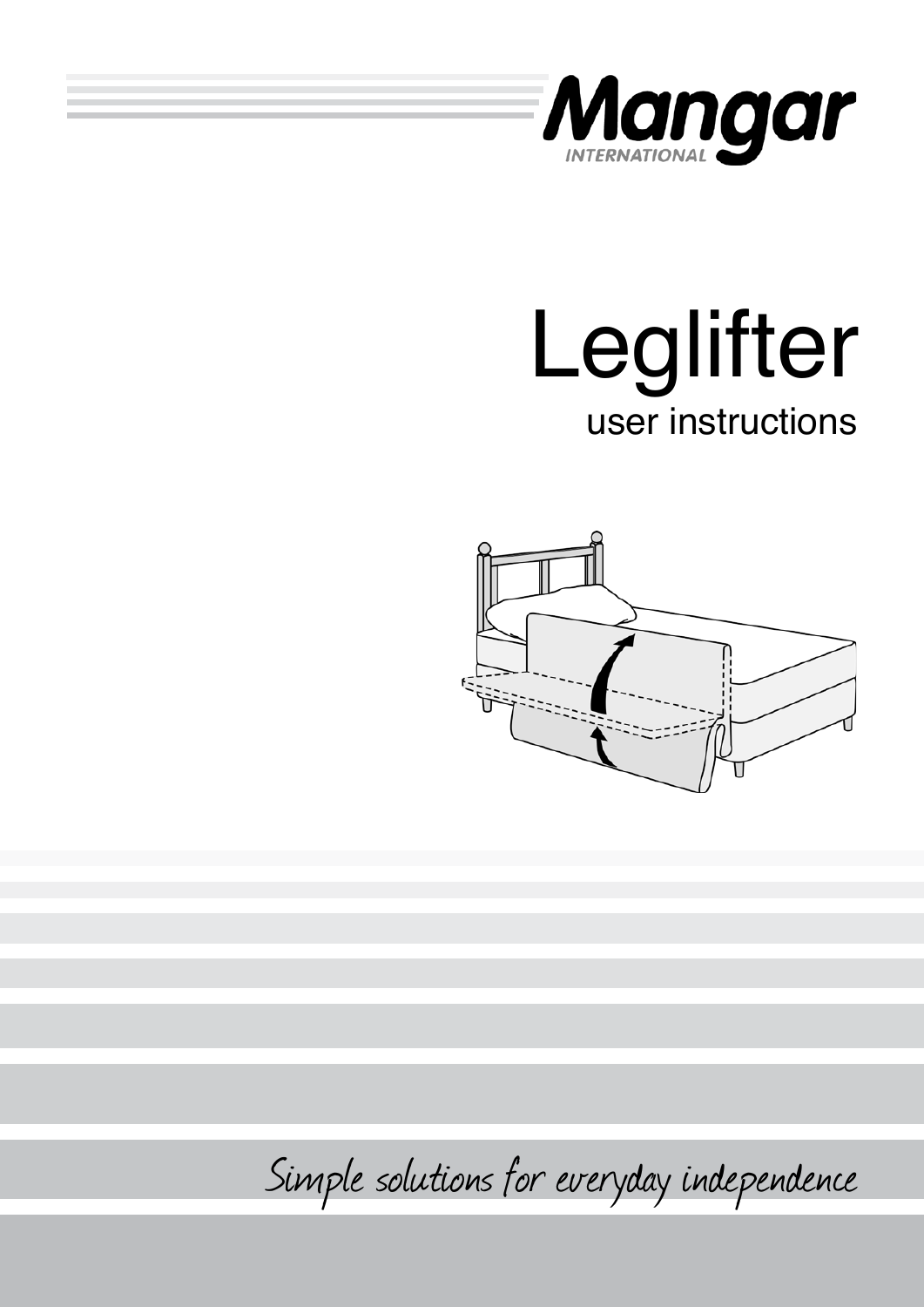# **Leglifter**

The Leglifter by Mangar International enables people to raise their legs onto the bed independently or with minimal assistance. Power is provided by the Mangar International Airflo compressor.

PLEASE READ the separate Airflo compressor instructions before using your Leglifter. When properly maintained, the Leglifter will give many years of trouble free service.



- Ensure that you have read and fully understand these and the separate Airflo compressor user instructions before using the equipment.
- Only use a Mangar International air supply to inflate the Leglifter.
- Ensure that the Leglifter does not come into contact with sharp objects.
- Ensure that the Airflo compressor, air hose and hand control are positioned so as not to present a tripping hazard.
- Do not operate the Airflo compressor in the presence of flammable anaesthetic mixtures with air, oxygen or nitrous oxide, as these mixtures can create a combustible environment leading to the potential for fire or even an explosion in the presence of a spark.
- Ensure that when in use, the Airflo compressor, the hand control lead and air hose are laid out in such a way as to avoid any risk of tripping or strangulation.
- Do not allow children to play with the Leglifter or Airflo as operation of the equipment in an uncontrolled or unsupervised situation may lead to personal injury and/or damage.



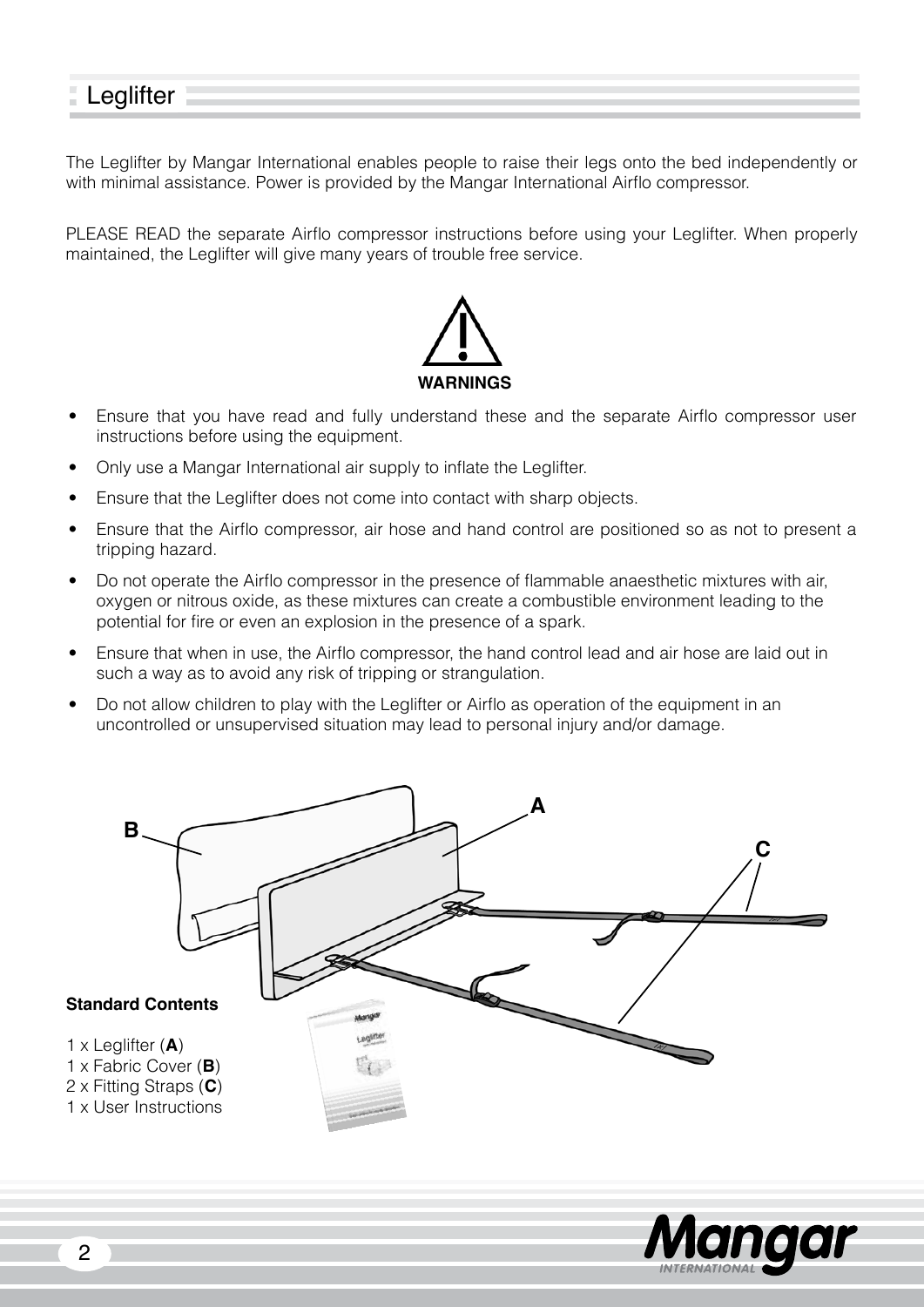

# **Standard fitting instructions**

- Fit the looped end of each strap around the legs, castors or bed frame on the opposite side of the bed (**A** fig. 1) and pass the straps under the mattress.
- Fit the hook of each strap onto the Leglifter flap (**B** fig.1) and position the Leglifter loosely alongside the bed, clear of any obstacles such as a bedside table.

- Tighten the straps to pull the edge of the flap ('Vee' of deflated Leglifter) under the mattress by approximately 1 to 2 fingers width (**C** fig.2).
- Connect the Leglifter air hose and hand control (**D** fig.3) to the Airflo as indicated in the separate Airflo compressor user instructions.
- Test that the Leglifter inflates to fully vertical against the mattress and further tighten the straps if necessary.

**NOTE:** Upon final adjustment, the edge of the flap settles to sit on the frame/divan (under the mattress) by about 1 to 2 fingers width. This will vary according to bed type e.g. divan, sprung divan, narrow framed bed.

Place the Airflo compressor by the side or under the bed in an out of the way position.

Simple solutions for everyday independence 33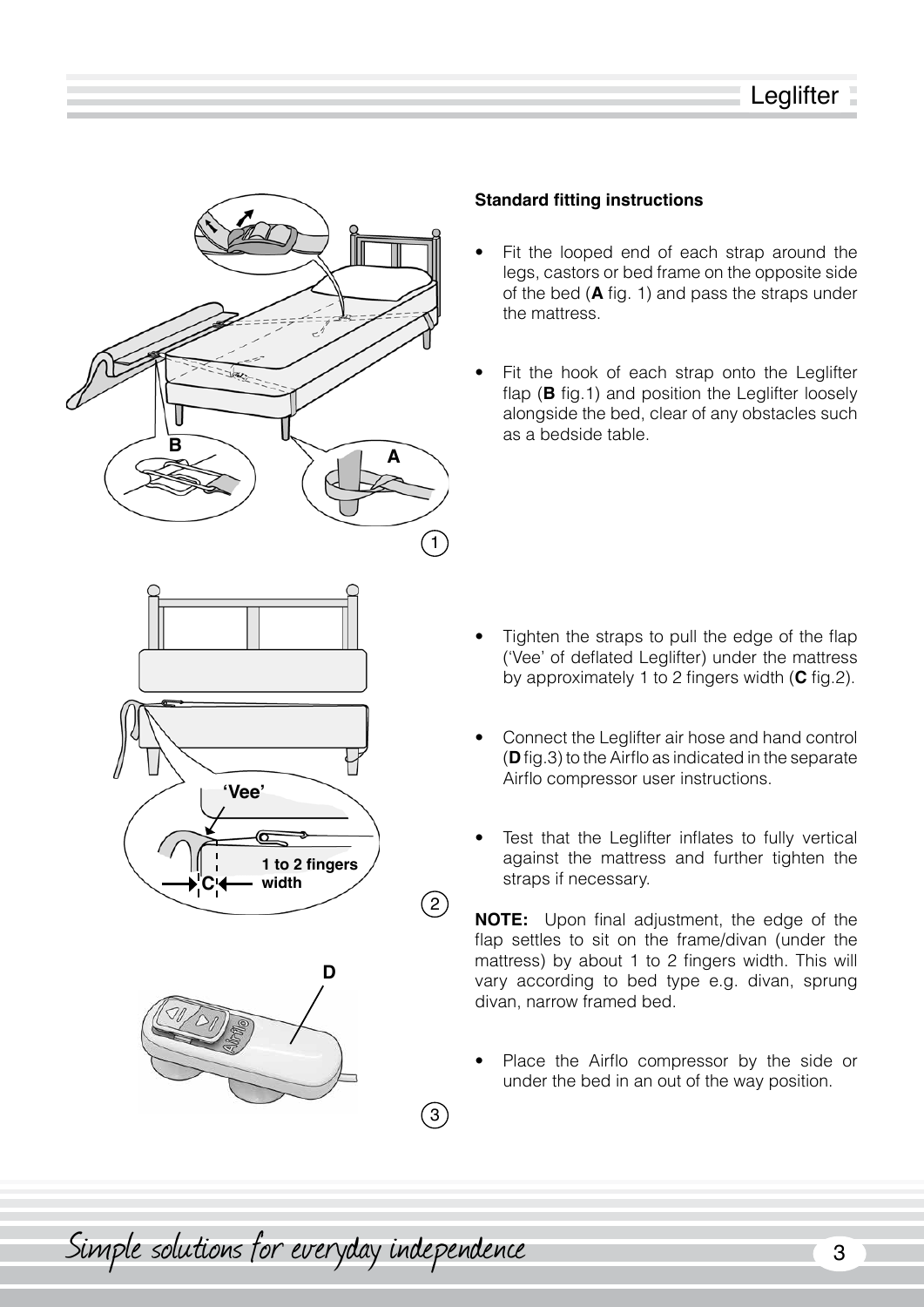# **Fitting instructions (Profiling Beds)**

The flexible construction of the deflated Leglifter makes it ideal for use with most types of profiling bed. However, please carefully follow these guidelines to avoid any conflict with moving sections of the bed.

- Remove the mattress from the bed.
- Raise and lower the backrest and legrest sections of the bed to identify strap positions which best avoid chafing/fouling of the straps.
- On the opposite side of the bed to where the Leglifter is to be fitted, secure the loop end of each strap to the inner frame as indicated (**A** fig.4). **NOTE:** Wrap the strap around the frame several times so as to shorten the strap length, allowing the adjuster buckle to lie near the centre line of the bed.

**WARNING:** When fitting to a bed with a Low/High function, ensure that the straps are attached to the frame which moves up and down.



- Hook the two straps onto the flap of the Leglifter as indicated in (**B** fig.4) and pull on the strap at the adjuster buckle to draw the 'Vee' of the deflated Leglifter inwards over the bed frame and under the mattress by about 1 to 2 fingers width (**C** fig.5).
- Raise and lower the backrest and legrest sections of the bed, checking to ensure that the straps do not interfere with the bed's functions.
- Refit the mattress.
- Connect the Leglifter to the Airflo compressor and with the backrest and legrest sections of the bed in the horizontal position, test that the Leglifter inflates to fully vertical against the mattress. Tighten the straps further if necessary. Upon final adjustment, the edge of the flap settles to sit on the frame (under the mattress) by about 1 to 2 fingers width.

**NOTE:** Normally, the Leglifter should be operated with all bed sections in the horizontal position. If necessary, the backrest can be raised up to 45° to assist upper body stability while the legs are raised.

# **WARNINGS:**

- Do not operate the Leglifter when the bed's legrest is raised.
- Do not raise the bed's legrest when the Leglifter is inflated.
- Always deflate the Leglifter after the legs have been safely positioned on the bed.

**NOTE:** Where fitted, any integral cotside on the transfer side of the bed must be removed to permit effective fitting and operation of the leglifter.

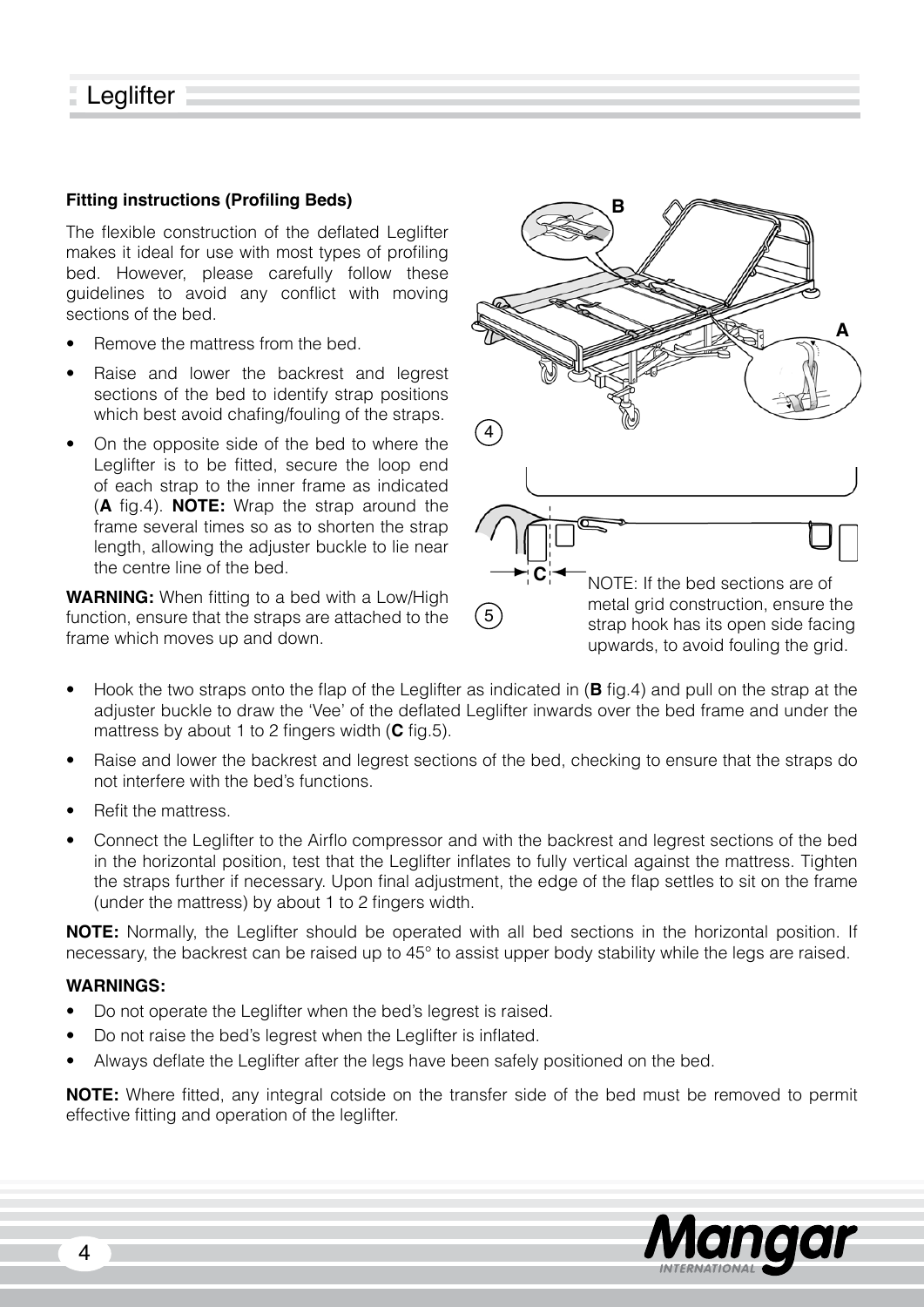

# **Operating instructions**

Sit on the bed at your normal entry point and as far across the bed as possible. Angle your legs towards the foot of the bed as far as is comfortable (fig. 6). If possible, use one arm for support as illustrated, until you are ready to lie down. Some clients prefer to use a bed lever for this purpose.

To lift your legs onto the bed, press 'up' on the hand control. Release the 'up' button to stop at the half-way stage and/or any convenient point and adjust your position to improve the angle of your legs (fig. 7).

- Fully raise the Leglifter, allowing your legs to slide along the cushion and gently drop onto the bed (figs. 8 & 9).
- Deflate the Leglifter by holding the 'down' button for a few seconds; release the button and the Leglifter will carry on deflating.

Simple solutions for everyday independence 5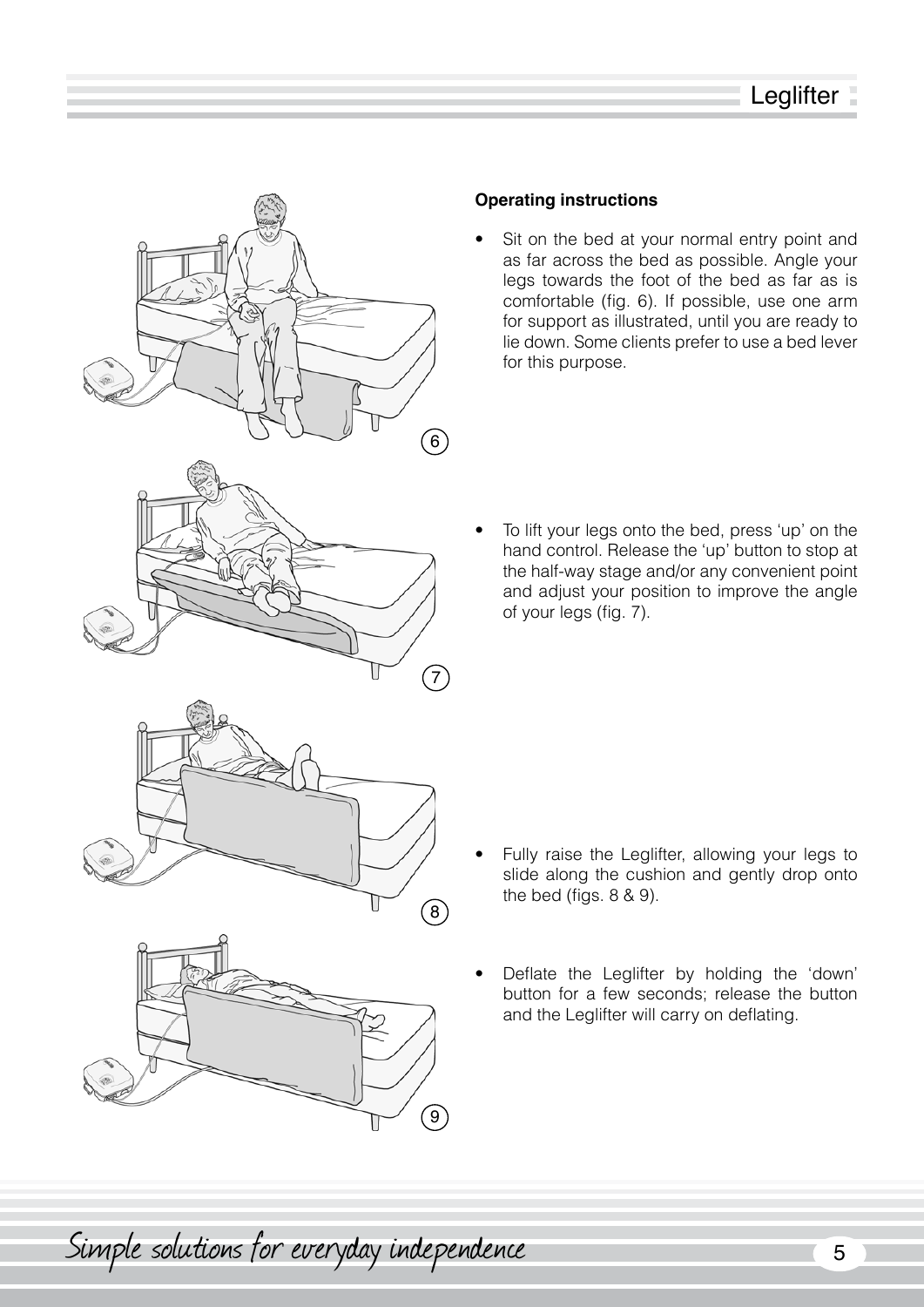# **Leglifter**

# **Cleaning**

# *routine cleaning*

- Remove the cover and inflate the Leglifter. Sponge clean with a non abrasive proprietary liquid cleaner or disinfectant and dry thoroughly. **Do not dry using hot air.**
- The cover can be machine washed up to 40°C; low heat tumble dried and medium heat ironed. Do not dry clean or use bleach.

# *disinfection*

• The cover should be removed and the Leglifter fully inflated. The Leglifter should be precleaned by washing with detergent and water and then disinfected using a 1:10 solution of household liquid bleach and water (1 part bleach to 10 parts cold water). Leave the solution on the HPL for approximately 10 minutes before thoroughly rinsing off with clean cold water. **Do not dry using hot air.**

## **Storage**

Ensure that the Leglifter is thoroughly dry before storing. Store deflated.

## **Maintenance**

- Periodically check the air hose for signs of damage or wear.
- Periodically check the fitting straps for signs of damage or wear.
- Regularly launder the cover and allow to thoroughly dry before refitting.

We recommend that a thorough examination of the Leglifter is carried out regularly (not to exceed 12 months). Please contact our Customer Service Department for further details or contact your local supplier.

Repairs or servicing must only be carried out by your supplier or other authorised person.

# **Specifications**

(Inflated) 124cm x 57cm x 10cm Max. Air Pressure: 0,35 bar (5psi) Max. Temperature: 50°C



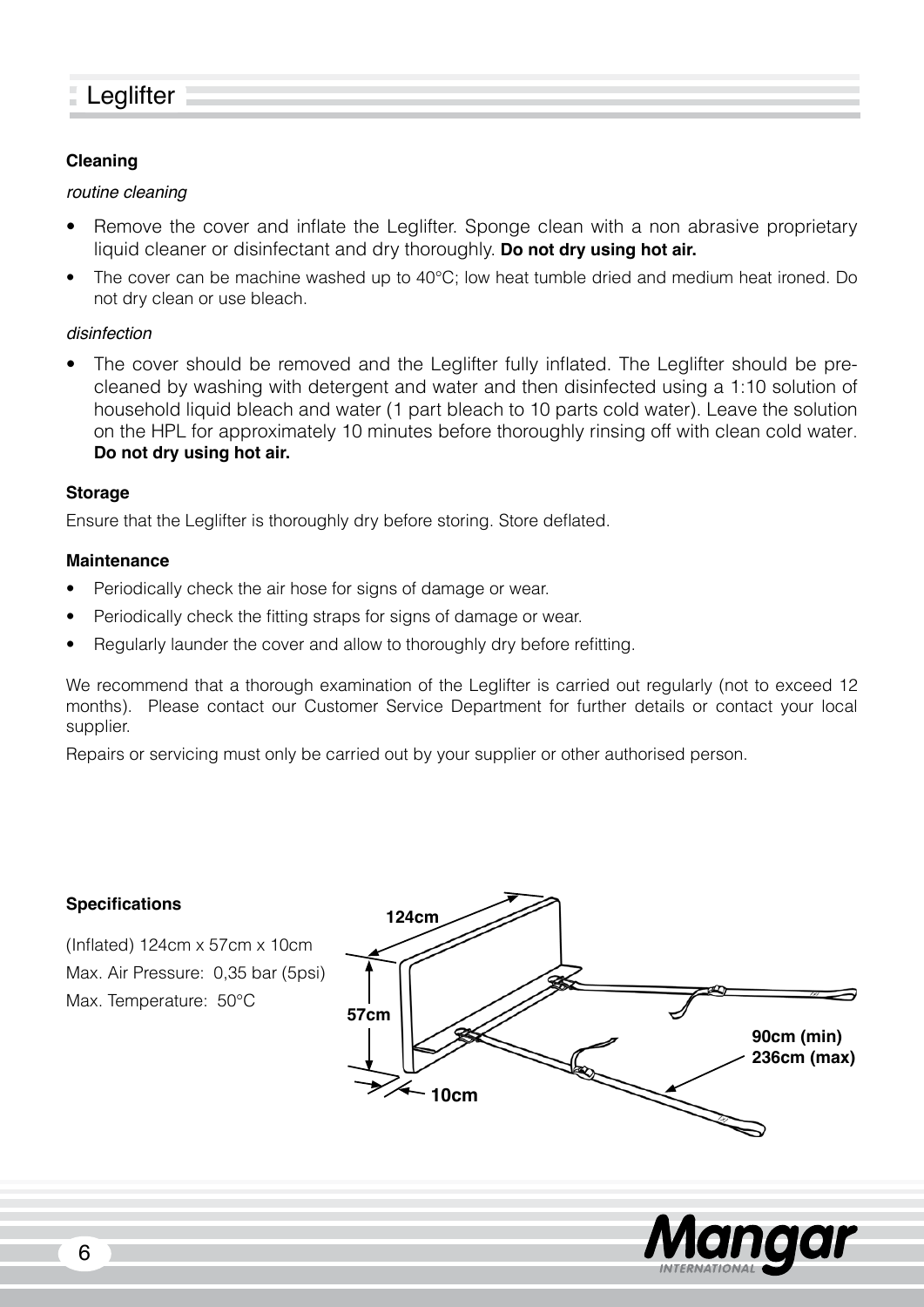#### **Warranty**

The guarantee is given against defects in material and workmanship and comprises piece, parts and labour. The guarantee is not valid in the case of fair wear and tear, wilful damage, common neglect, misuse or unauthorised alteration or repair by unqualified persons.

The following statements do not affect the consumer's statutory rights. This product is sold on the understanding that in the event of any defect of manufacture or material appearing within the warranty period, the defect will be rectified free of charge providing that:

- (a) Reasonable evidence is provided (e.g. purchase invoice, delivery note) that the claim is being made within the warranty period.
- (b) The defect is not attributable to accidental damage (either in transit or otherwise), misuse or unauthorised repair.

We strive to provide our customers with reliable and durable products of the highest quality. In addition to our standard warranty, and for added peace of mind, our Customer Service Department offers an **Annual Service and Clean package**.

To find out more about this service please call our Customer Service Department on **Freephone 0800 2800 485.**



Mangar International reserves the right to alter product specifications and/or any of the information contained within this document without notice.

Simple solutions for everyday independence 7